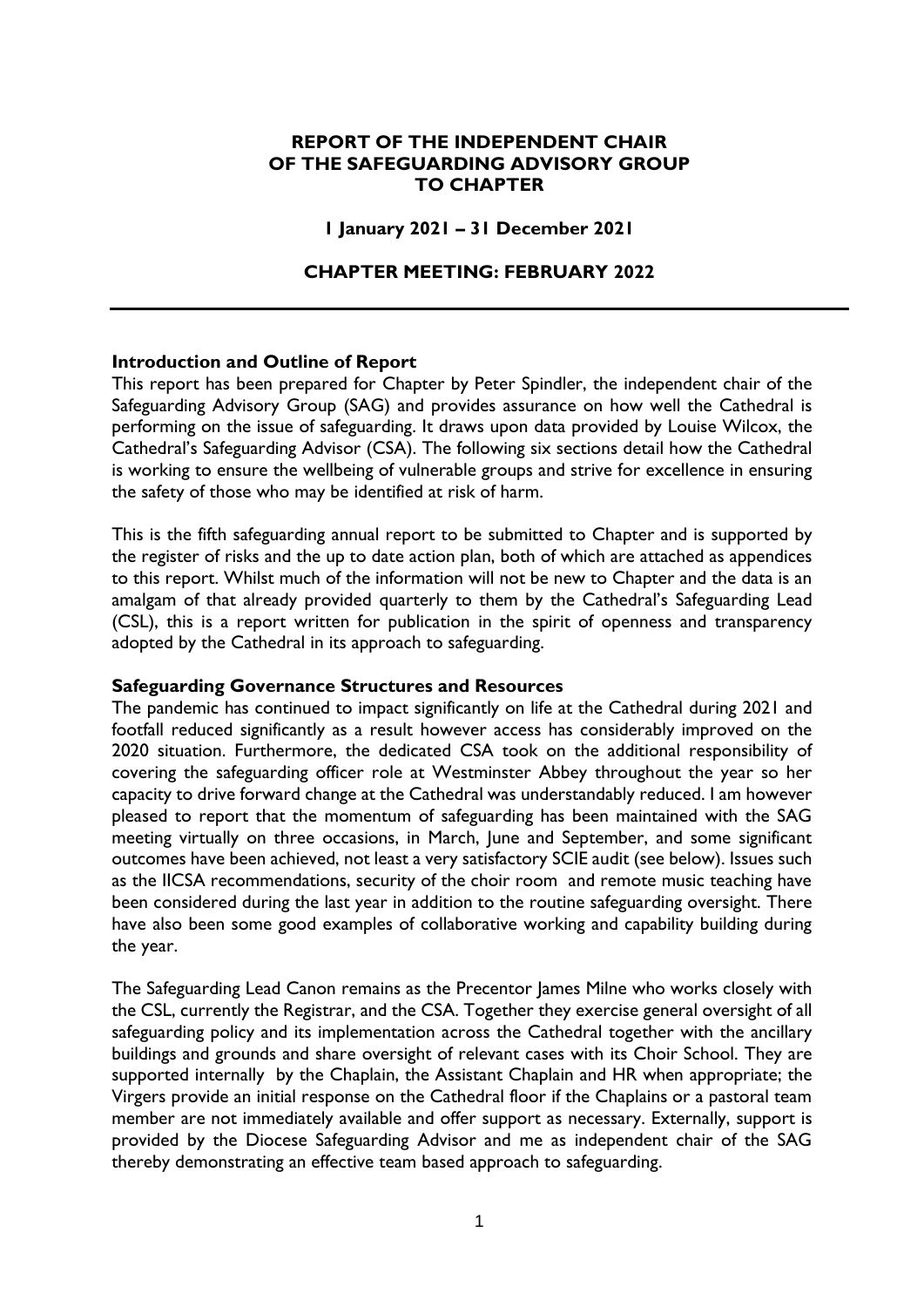# **Policy and Procedures**

The Cathedral's safeguarding processes are set out in the policy document '*Promoting a Safer Cathedral'*. This document was developed in its current format in 2014 and re-published in a revised and updated format in December 2017 having been adopted by Chapter earlier that month. It was modified slightly in 2018 and a more detailed revision was carried out in June 2019. The Cathedral Safeguarding Policy and appendices were reviewed during 2021 and will be adjusted in 2022 to reflect issues identified in the SCIE audit to enhance the current framework. Chapter should ensure the necessary revisions are completed as soon as practicable.

# **Summary of Safeguarding Activity in 2021**

The following sub-sections detail elements of the safeguarding arrangements currently in place at the Cathedral and issues that have arisen during the year:

*Safer Recruitment* – These practices form part of a network of checks and balances which will minimise the possibility of appointing inappropriate individuals to work with those at risk of harm. The Cathedral has a good grip on what posts require safeguarding measures to be in place and all HR staff and colleagues who form part of recruitment panels are trained to assist in selection interviews for these posts. In 2021 four regulated posts; Head of S&FL, Organ Scholar, Vicar Choral and Succentor, were filled through this process and in every case a properly trained interviewer was present.

*Vetting and Barring Checks* – The Cathedral continues to use *U-check* for its Disclosure and Barring Service (DBS) checks to verify the suitability of those applying to roles which involve working with people at risk of harm. The following data has been provided for the past year:

- 13 DBS applications were submitted, and
- 13 satisfactory certificates were issued.
- There were no "blemished" returns.
- No returns are outstanding.

As a result, no safeguarding plans or risk assessments have been required as part of the saferrecruitment procedures.

*Training* – The Cathedral uses the national Church of England training framework but has faced some challenges in 2021 due to the pandemic and staff absence. In addition to the mandatory national training, the Cathedral provides localised safeguarding training to all pastoral volunteers. The CSA has enhanced collaborative working arrangements through the provision of joint, bespoke training for both the Cathedral staff and colleagues from Westminster Abbey. This is a pragmatic approach, which makes better use of resources and builds stronger links with a comparable institutions.

Whilst keeping all staff and volunteers up to date with their training has not been easy, I am pleased to report that momentum has been maintained to a point despite the challenges in that most staff and volunteers currently attending the Cathedral were up-to-date with their training by the end of 2021. Some staff and volunteers are unable to access the training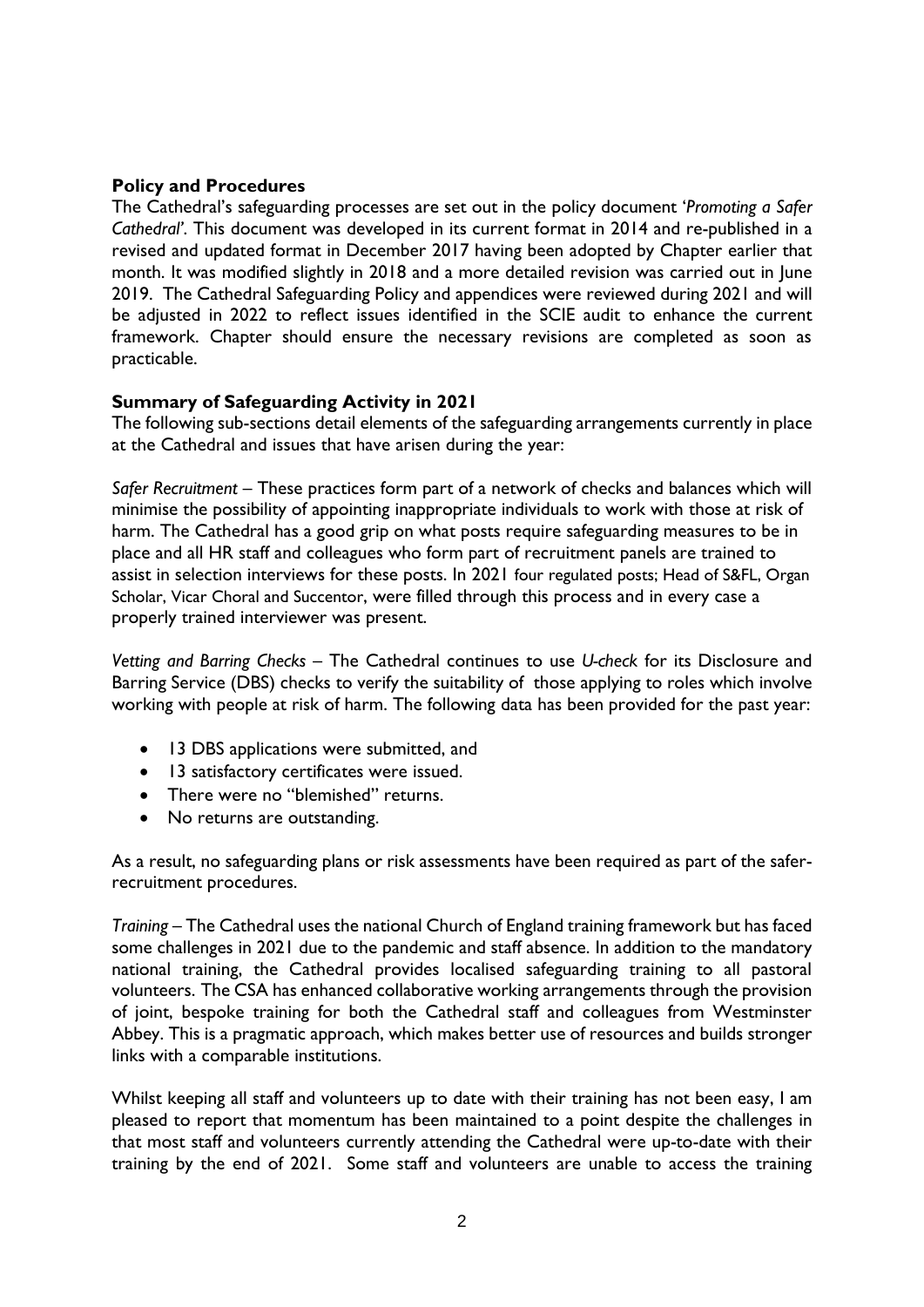remotely and are awaiting face-to-face training sessions, these will be taking place in February 2022. Many volunteers are considering whether they wish to resume a volunteering role postpandemic and, whilst they are still listed as volunteers even though not attending, they remain on the table below as not up-to-date with their safeguarding training. Volunteers will be required to complete the training in the event of choosing to return to their roles at the Cathedral. This will need to be monitored by Chapter during 2022 as currently it appears that a few staff are not up to date with their training and currently working at the Cathedral. Furthermore, Chapter should be aware that there remain issues with record keeping and data collection relating to the training of volunteers, this too will need addressing in 2022.

The following table provides a detailed breakdown of the safeguarding training delivered in 2021 and what remains outstanding:

| <b>Training</b>                                                                                                                        | <b>Total Completed 2021</b> | <b>Total to be completed</b>                                                                                                                                                                 |
|----------------------------------------------------------------------------------------------------------------------------------------|-----------------------------|----------------------------------------------------------------------------------------------------------------------------------------------------------------------------------------------|
| <b>Basic (formerly C0)</b><br>required for all Church                                                                                  | 59 staff                    | 32 staff (primarily staff who<br>need face-to-face training;                                                                                                                                 |
| Officers, volunteers and staff                                                                                                         |                             | the course is booked and all<br>staff will have completed by<br>end of Feb 2022)                                                                                                             |
|                                                                                                                                        | 49 volunteers               | 52 volunteers (some need<br>face-to-face training and are<br>being booked onto courses,<br>others are completing the<br>online training; all will have<br>done so by the end of Feb<br>2022) |
|                                                                                                                                        |                             | 43 volunteers who are not<br>currently serving (and yet to<br>make a decision about<br>returning)                                                                                            |
| <b>Foundation (formerly</b><br>CI) required for all staff<br>and volunteers who work<br>with children/vulnerable                       | 57 staff                    | 34 staff (as above, to be<br>completed by the end of<br>Feb 2022)                                                                                                                            |
| adults                                                                                                                                 | 3 volunteers                | 9 volunteers who are not<br>currently serving (yet to<br>make a decision about<br>returning)                                                                                                 |
|                                                                                                                                        | 24                          |                                                                                                                                                                                              |
| <b>Leadership (formerly C2</b><br>and C3) required for all<br>who have PTO, managers<br>and staff who have<br>significant contact with |                             | 4 staff (course booked and<br>will have completed by end<br>of Feb 2022)                                                                                                                     |
| children and vulnerable                                                                                                                |                             |                                                                                                                                                                                              |
| adults as part of their duties                                                                                                         |                             |                                                                                                                                                                                              |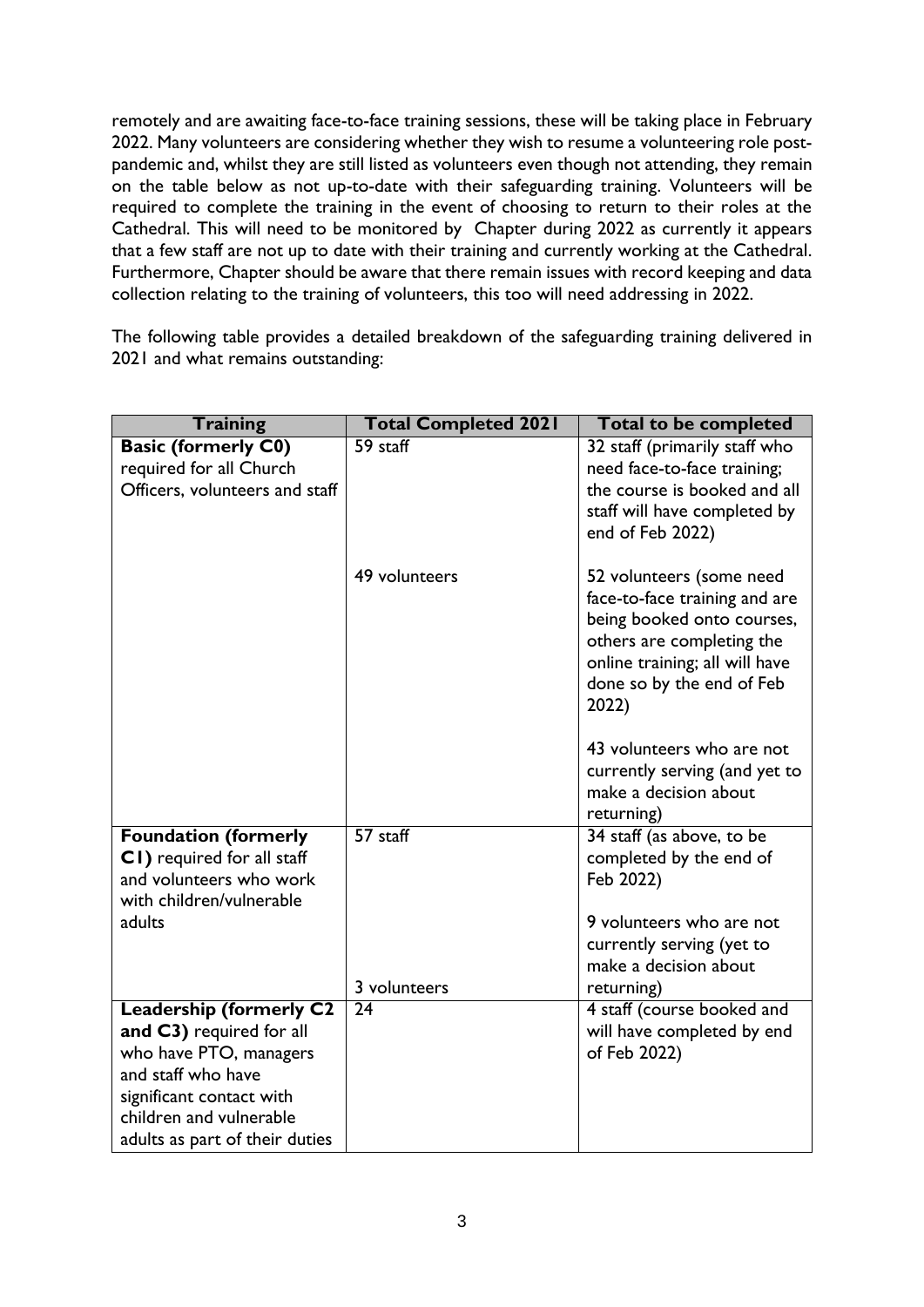| <b>Specialist</b> - Training<br>Duty Pastoral Team<br>Training (in-house<br>safeguarding training)              | 4  | U |
|-----------------------------------------------------------------------------------------------------------------|----|---|
| <b>Senior Leadership</b><br>training (formerly C4)<br>required for all senior staff                             | 8  | 0 |
| <b>Safer Recruitment - for</b><br>recruitment panels for<br>positions working with<br>children and young people | 18 | 0 |

*Incident/Concern Reporting* – The regular identification and reporting of possible safeguarding presentations, incidents, concerns or issues is a good indicator of the safeguarding culture of an organisation. The Cathedral actively encourages people to speak out when they don't feel comfortable about a situation or when someone at risk presents in concerning circumstances. Incident/concern reports are submitted by proforma to the CSA for assessment and notification to the safeguarding lead for action. Again the effects of the global pandemic mean we cannot make a meaningful comparison of reports with previous years however, there has been a marked increase in reporting this year from 38 presentations in 2020 to 60 in 2021.

The Cathedral has successfully implemented the SafeBase case management system to enable effective oversight of incidents and track its safeguarding response to those in need. Use of this system attracted positive comment by the SCIE auditors who stated, "*case work and information sharing at St Paul's Cathedral is a strength*". The reports for 2021 can be broken down as follows:

- 47 reports related to adults 28 were mental health concerns and 19 were adults who were presenting as vulnerable
- 13 concerned children many on visits and becoming separated from their guardians
- 22 of these incidents were significant and required referral to statutory services.
- 6 cases were referred to the London Diocese, or other Dioceses/Cathedrals for their oversight and consideration

No safeguarding management plans were required as a result of these presentations. The current Dean continues to maintain a robust stance on this issue having decided in 2019 that the Cathedral is not a suitable place for people on safeguarding plans to be managed, referring them back instead to their home parish for ongoing support. The CSA continues to work with the Virgers and Chaplains to identify a number of regular attendees at the Cathedral who are believed to be vulnerable or have mental health issues.

*Past Case Review 2* - The Cathedral has successfully completed its review of past cases as part of the wider Church of England initiative and submitted its return to the Diocese. 15 of its cases were submitted for consideration by the independent reviewers and one required a serious case management (core) group to be formed which is due to close soon. There were however no further recommendations from the reviewers and no additional action has been required as a result of this process which is a positive endorsement of action taken by the Cathedral in the past.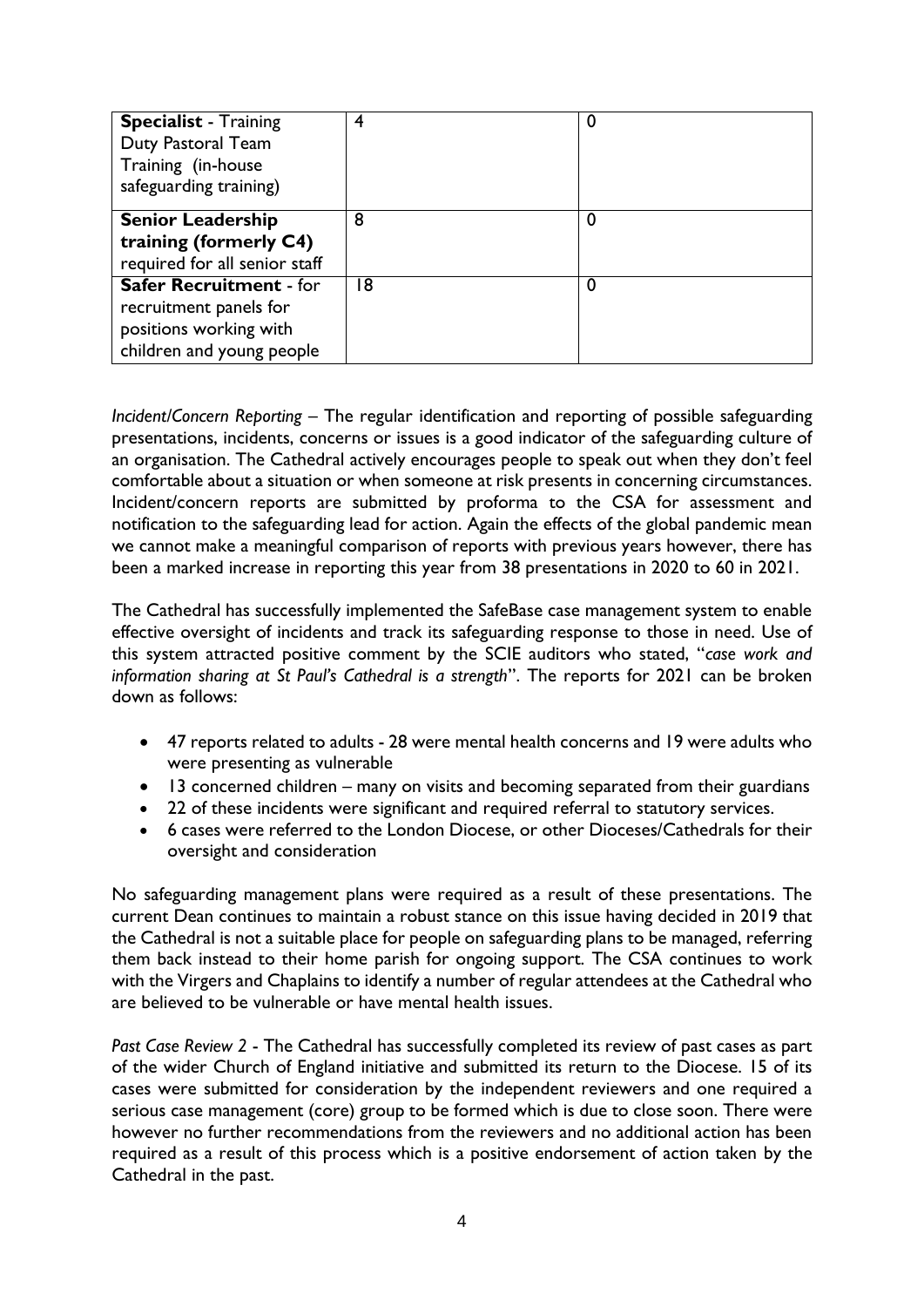*Multi Agency Working -* The CSA has continued to build relationships with other statutory and non-statutory partners throughout 2021despite the challenges of the pandemic. A good understanding is evident as to which cases should be referred to statutory partners and 22 incident reports (see above) were shared with social services, health or police. The CSA has also become a member of the City of London Multi-Agency Practitioners Forum, which meets quarterly to share best practice, trends and develop training initiatives.

*London Regional Adult Safeguarding Forum* – This was initiated by St Paul's in 2019 and involves colleagues from Westminster Abbey and Southwark Cathedral sharing best practice and examining the links between spiritual and pastoral care with safeguarding. It met virtually in July with limited attendance from other institutions and I hope that this will be reinvigorated in 2022 as it is a useful forum to learn from others and share experiences.

*Cathedral Safeguarding Practitioners' Network –* St Paul's remains an active member of the Cathedrals Safeguarding Network which met November 2021.

*Hackney Children's Choir –* Hackney Children's Choir and the Senior Choir continued meeting throughout the pandemic, using Zoom as a platform for rehearsal. Primary schools were also supported by weekly live singing via Zoom and Teams. This activity was fed into the Cathedral's digital risk assessment tool.

*Serious Case Management Groups* – The Cathedral currently attends two long running national SCMGs (formerly core groups) although there has been limited engagement or update from these. One further group is currently managed by the diocese as part of the PCR2 process.

*Working with the Diocese* – A new director of safeguarding has been appointed for the diocese and he has been an active member of the SAG, working closely with the CSA. SCIE have identified a gap in the Cathedral's engagement with the Diocese Safeguarding Advisory Panel and I suggest the Chapter safeguarding lead or the CSL attend these meetings to ensure a cohesive approach with the diocese.

*The Truth Project* – In 2020, the Cathedral engaged the Truth Project, established by IICSA, to support the Chair of the Guild of Companions, who in turn disseminated information about the Project to Guild Members. The Cathedral subsequently received some reports of concern about past behaviour at the School; these matters have passed to the Diocese as appropriate. In 2021, a few individuals met with the Dean and CSA to discuss their experiences and this engagement is ongoing.

## **Risk Register**

The SAG has continued to oversee a detailed 12 point risk register following the Cathedral's standard format for the management of risk (see Appx A) and a risk management sub-group has been established to manage the detail. The register is linked to the Action Plan and allows for cross referencing of issues between the two documents. One risk remains as red and nine are amber. Whilst I am satisfied that all identified risks are being addressed appropriately, the capacity of the CSA to manage this document has been reduced and I expect there to be a renewed effort in 2022 to bring this up to date.